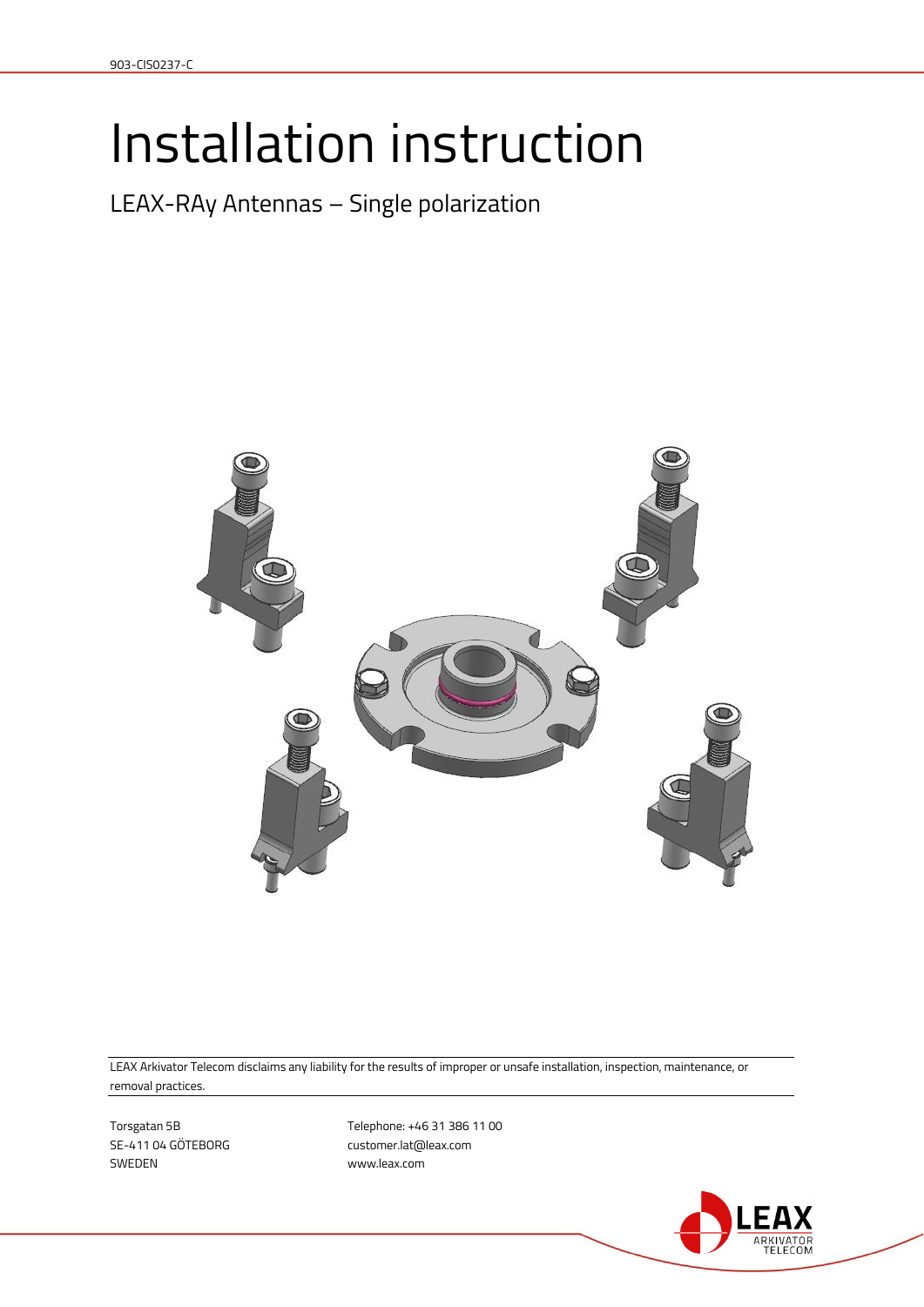#### **Tools required**

- $\checkmark$  Allen key 3mm and 8mm.
- Combination wrench (ring/open jaw) Hex 10 for M6
- $\checkmark$  Tool for torque levels; 2,6Nm, 7Nm and 33Nm.

## **Unpacking**

Place antenna on an appropriate surface, such as on top of packing material. For 0,6m 24-42GHz there is a special inlay with circular holes that can be used to place the radome in, to stabilize the antenna when assembling. Before starting with the installation, make sure not to forget to remove any protection tapes, covering the different waveguide openings.

#### **Included parts**



**Handle Antenn and Feed carefully at all times.**

| Item | Qty                      | Description                                                 |
|------|--------------------------|-------------------------------------------------------------|
| A    | 1                        | Antenna (including mast mount)                              |
| в    | 1                        | Feed kit (if not pre-assembled to antenna)                  |
|      | 1                        | Feed                                                        |
|      | 4                        | Screw M4x10                                                 |
| r    | 1                        | Waveguide Interface kit (if not pre-assembled to feed)      |
|      | 1                        | Waveguide Interface plate (including Guide pins and O-ring) |
|      | 2                        | Screw M6x16                                                 |
|      | $\overline{\phantom{0}}$ | Washer M6                                                   |
| n    | 1                        | Radio Interface kit (if not pre-assembled to antenna)       |
|      | 4                        | Adapter plate spacer                                        |
|      | 4                        | Screw M10x25                                                |
|      | 4                        | Screw M8x30                                                 |

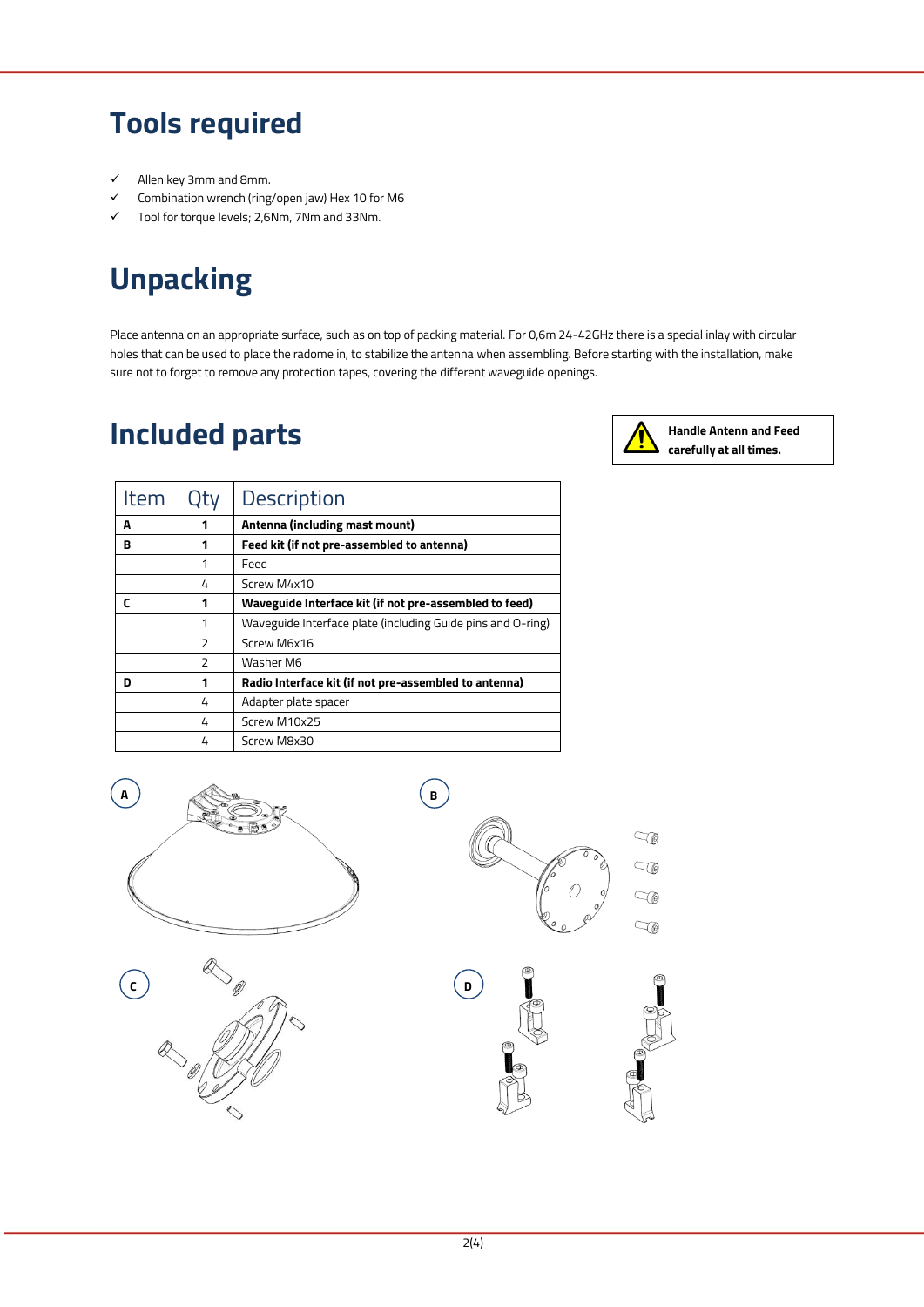## **Assembly**

#### Step 1 – Feed and Waveguide interface

- a) If Feed and Waveguide interface is pre-mounted to antenna at factory no more mounting is needed.
- b) If Feed and Waveguide interface is not pre-mounted to antenna at factory;
	- $\checkmark$  Place Feed into antenna.
	- $\checkmark$  Mount 4pcs M4x10 (Allen) screws and tighten them with 2,6Nm±5%.
- c) If Waveguide Interface is not pre-mounted to Feed at factory;
	- Remove protective tape from Feed and Waveguide interface.
	- Check that the O-ring and 2pcs Guide pins are properly inserted in Waveguide interface.
	- Mount 2pcs M6x16 (Hex) screws with washers and tighten them with 7Nm ± 5%.